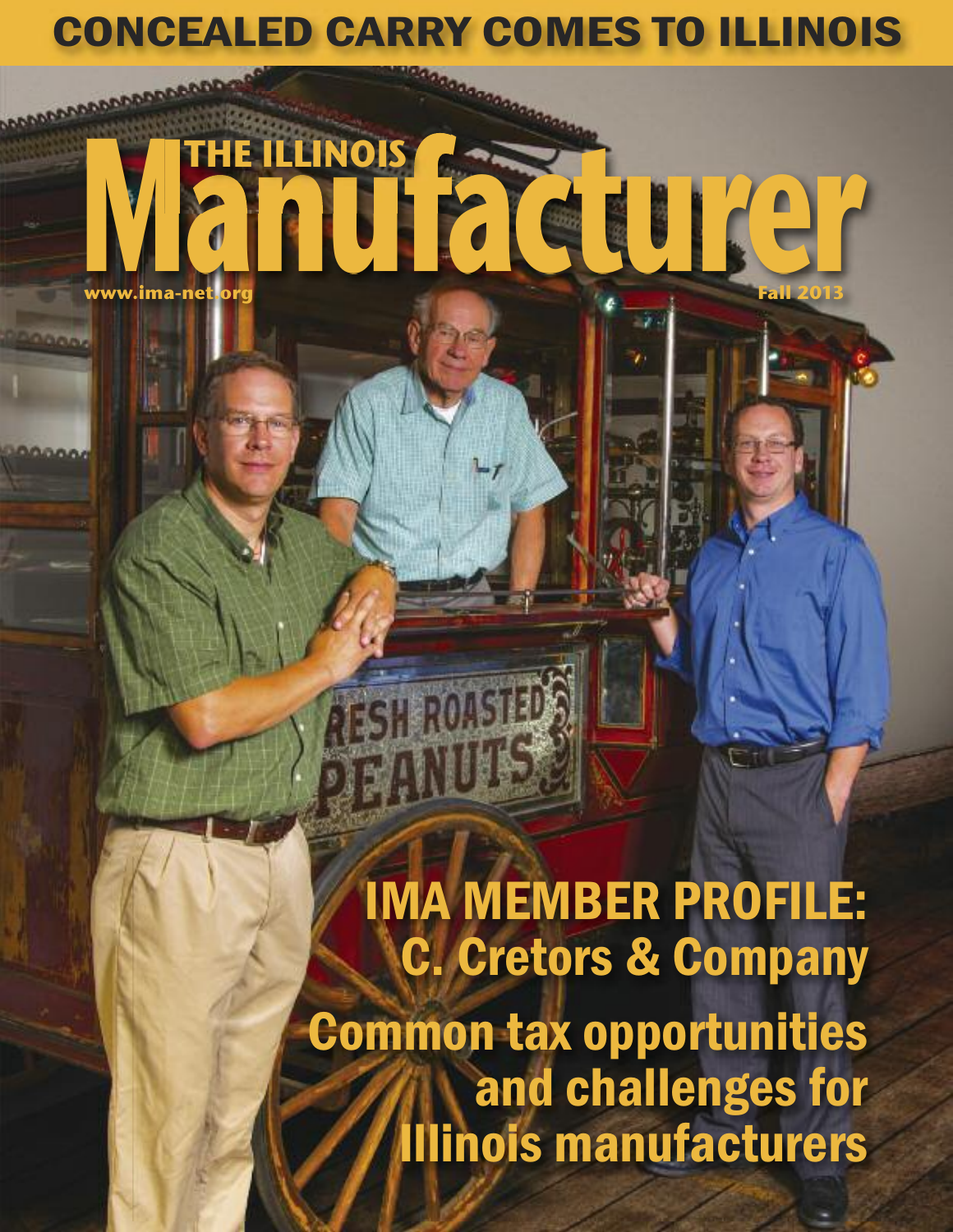*C. Cretors & Company is a family business . . . pictured (from left) are Andrew Cretors, Charles "Bud" Cretors and Charlie Cretors (seated)* **IMA MEMBER PROFILE:**

## C. Cretors & Company

*Since 1885 . . . the people who invented the popcorn machine*

By Dan Naumovich

he marriage of popcorn and<br>movies has been such a har-<br>monious and enduring rela-<br>tionship that most people have movies has been such a harmonious and enduring relationship that most people have never even considered how the two got together in the first place. As is usually the case in these situations, there is a fascinating story of how they met. It's a tale of innovation, circumstances and an Illinois-based manufacturer.

When movie theaters first began popping up in the early 1900s, their proprietors had to decide how they wanted to present themselves to the public. At the time, theaters were the home of either fine arts performances or bawdy burlesque shows. Deciding that they would rather be associated with the former, they went for a more dignified atmosphere, one that didn't include the selling of concessions.

Over time, the movie houses proved quite popular and ticket holders waited in long lines on the sidewalk. Industrious street vendors, selling what was still a novel snack at the time, rolled up with their popcorn carts to feed the theater goers while they waited for the doors to

open. Years later, the movie proprietors decided to take over this attractive revenue stream and purchased their own poppers. And all throughout the world, they are still doing so to this day.

Andrew Cretors knows the story well. His great, great grandfather, Charles Cretors, founded C. Cretors & Company in 1885. He also invented those poppers that brought popcorn to the masses. Today, Andrew serves as president, having taken over for his father, Charlie Cretors, in 2006. His brother, Charles "Bud" Cretors and sister, Beth Youdell, are also involved in the business. Charlie said that keeping things in the family has been a key to their success.

"This is especially true in the export business. Most of the older cultures of the world see family as very important. The fact that our family has continued to run the business, rather than cash in on it, is respected. People also like to have a face. If you have a complaint with General Motors, there is no Mr. General Motors to speak to. You can, however, speak to Mr. Cretors," he said.

Similar to the Chicago Bears, the Cretors franchise originally hailed from downstate Decatur before moving up north and hitting it big. Not only did Charles Cretors invent the first commercial popcorn popper, a steam-powered machine, but he also came up with the process of popping the corn in oil. This resulted in more even cooking temperatures and more flavorful popcorn.

In 1893, Charles introduced his product to the public at the Columbian Exposition in Chicago, where the smell of buttered popcorn drew much attention his way. At the turn of the century his company invented a horse-drawn popcorn wagon and in the following decade designed poppers that were powered by electricity. When the Depression hit in the 1930s, the cheap entertainment offered by movies created a boom not just for theater owners, but for the Cretors Company as well.

"That was the market we grew up in and that's where a lot of our sales throughout the years have come from. Every major movie theater chain in the U.S. and pretty